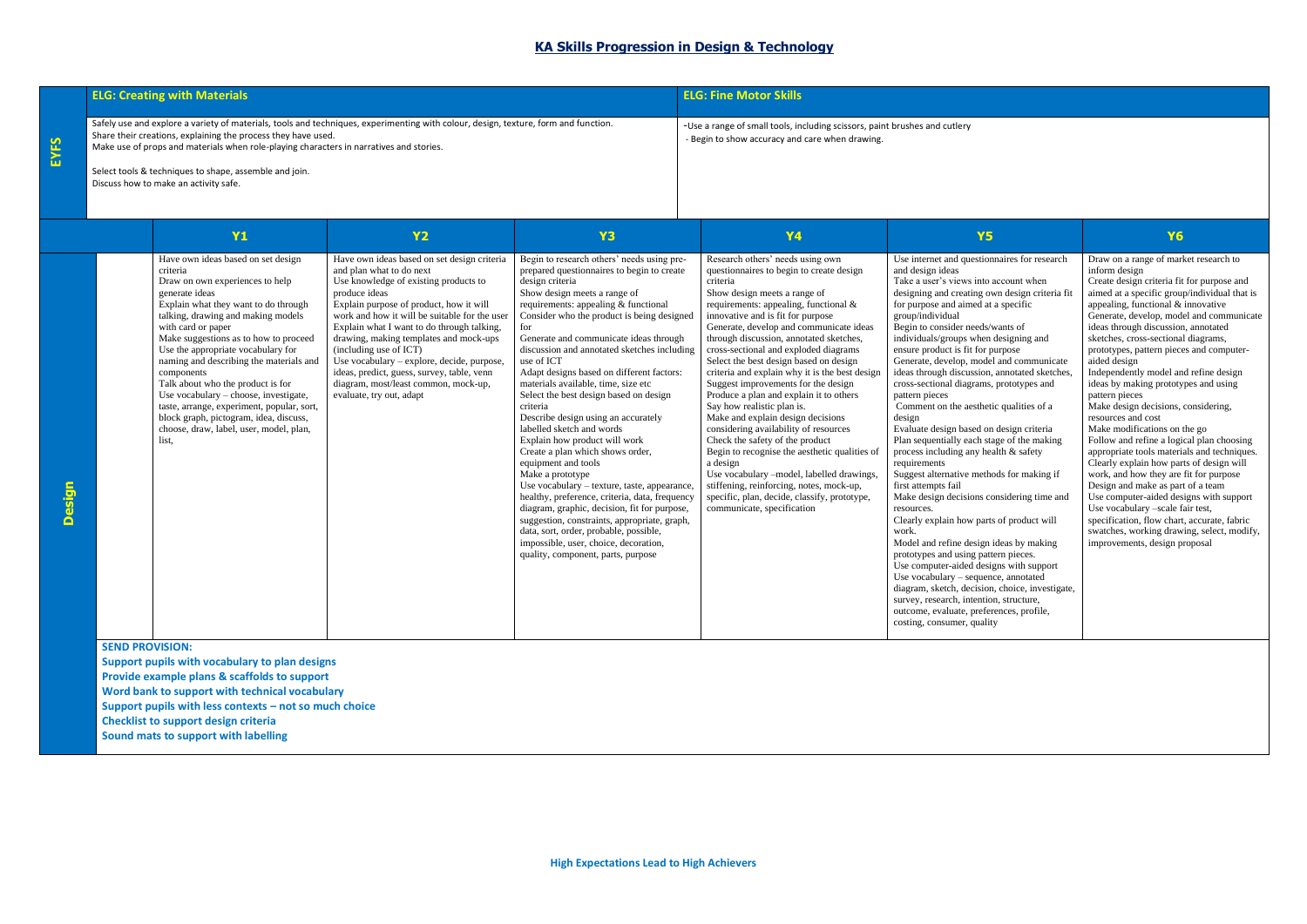## **KA Skills Progression in Design & Technology**

|      | units<br>$\overline{AB}$    | Explain what I'm making<br>Consider what I need to do next<br>Measure, mark out, cut and shape, with<br>support<br>Choose suitable materials and explain<br>choices<br>Work in a safe and hygienic manner<br>Begin to measure and join materials,<br>with some support                                                                                                                                                                                                                                   | Explain what I am making and why<br>Make suggestions as to what I need to do<br>next.<br>Measure, mark out, cut and shape materials<br>and components, with support.<br>Describe which tools I'm using and why<br>Choose suitable materials and explain<br>choices depending on characteristics.<br>Measure materials using standard units (to<br>the nearest cm) with support           | Explain what I am making and why it fits<br>the purpose<br>Select suitable tools/equipment, explain<br>choices; begin to use them accurately<br>Select appropriate materials, fit for purpose<br>Work through plan in order<br>Consider how good product will be<br>Begin to measure, mark out, cut and shape<br>materials/components with some accuracy<br>Begin to assemble, join and combine<br>materials and components with some<br>accuracy, using screws<br>Select from and use a wider range of tools<br>and equipment to perform practical tasks:<br>KS1 tools independently + hot glue gun<br>with support | Select suitable tools and equipment, explain<br>choices in relation to required techniques<br>and use accurately<br>Select appropriate materials, fit for purpose;<br>explain choices<br>Work through plan in order.<br>Realise if product is going to be good<br>quality<br>Measure, mark out, cut and shape<br>materials/components with some accuracy<br>Assemble, join and combine materials and<br>components with some accuracy, using<br>nails<br>Apply a range of finishing techniques with<br>some accuracy using varnish, sanding<br>Select from and use a wider range of tools<br>and equipment to perform practical tasks:<br>$KSI/\overline{Y}3$ tools independently + oven hob,<br>masher, connecting electrical circuits, sharp<br>needles for sewing, pin, measuring tape,<br>drilling tool | Use selected tools/equipment with good level<br>of precision<br>Produce suitable lists of tools,<br>equipment/materials needed<br>Select appropriate materials, fit for purpose;<br>explain choices, considering functionality<br>Create and follow detailed step-by-step plan<br>Explain how product will appeal to an<br>audience<br>Mainly accurately measure, mark out, cut and<br>shape materials/components<br>Mainly accurately assemble, join and<br>combine materials/components, using nuts<br>and bolts<br>Use techniques that involve a small number<br>of steps<br>Begin to be resourceful with practical<br>problems<br>Select from and use a wider range of tools<br>and equipment to perform practical tasks:<br>$KS1/Y4$ tools independently + oven, grater,<br>different sewing methods/thread materials,<br>file, sand paper | Use selected tools and equipment precisely<br>Produce suitable lists of tools, equipment,<br>materials needed, considering constraints<br>Select appropriate materials, fit for purpose;<br>explain choices, considering functionality<br>and aesthetics<br>Create, follow, and adapt detailed step-by-<br>step plans<br>Explain how product will appeal to<br>audience; make changes to improve quality<br>Mainly accurately assemble, join and<br>combine materials/components, using nuts<br>and bolts<br>Accurately measure, mark out, cut and<br>shape materials/components<br>Accurately assemble, join and combine<br>materials/components<br>Use electrical systems to control an output<br>Accurately apply a range of finishing<br>techniques<br>Use techniques that involve a number of<br>steps<br>Be resourceful with practical problems<br>Select from and use a wider range of tools<br>and equipment to perform practical tasks:<br>$KS1/Y5$ tools independently + computer<br>programming, different knives and their<br>uses, CAD design |
|------|-----------------------------|----------------------------------------------------------------------------------------------------------------------------------------------------------------------------------------------------------------------------------------------------------------------------------------------------------------------------------------------------------------------------------------------------------------------------------------------------------------------------------------------------------|------------------------------------------------------------------------------------------------------------------------------------------------------------------------------------------------------------------------------------------------------------------------------------------------------------------------------------------------------------------------------------------|----------------------------------------------------------------------------------------------------------------------------------------------------------------------------------------------------------------------------------------------------------------------------------------------------------------------------------------------------------------------------------------------------------------------------------------------------------------------------------------------------------------------------------------------------------------------------------------------------------------------|-------------------------------------------------------------------------------------------------------------------------------------------------------------------------------------------------------------------------------------------------------------------------------------------------------------------------------------------------------------------------------------------------------------------------------------------------------------------------------------------------------------------------------------------------------------------------------------------------------------------------------------------------------------------------------------------------------------------------------------------------------------------------------------------------------------|-------------------------------------------------------------------------------------------------------------------------------------------------------------------------------------------------------------------------------------------------------------------------------------------------------------------------------------------------------------------------------------------------------------------------------------------------------------------------------------------------------------------------------------------------------------------------------------------------------------------------------------------------------------------------------------------------------------------------------------------------------------------------------------------------------------------------------------------------|------------------------------------------------------------------------------------------------------------------------------------------------------------------------------------------------------------------------------------------------------------------------------------------------------------------------------------------------------------------------------------------------------------------------------------------------------------------------------------------------------------------------------------------------------------------------------------------------------------------------------------------------------------------------------------------------------------------------------------------------------------------------------------------------------------------------------------------------------------------------------------------------------------------------------------------------------------------------------------------------------------------------------------------------------------|
| Make | <b>Materials/structures</b> | Use joining techniques of glue, split<br>pins, paper clips, sellotape<br>Select tools/equipment to cut, shape,<br>join, finish and explain choices: scissors<br>Select from and use tools and equipment<br>with support: scissors, glue, Sellotape,<br>string,<br>Try to use finishing techniques to make<br>product look good, using paint<br>Make model stronger if needed                                                                                                                             | Join materials/ using glue, Sellotape,<br>masking tape, wood glue, staples<br>Join components together in different ways,<br>using frame joints<br>Use finishing techniques to make product<br>look good, using paint accurately<br>Work safely<br>Select from and use a range of tools and<br>equipment to perform practical tasks: Y1<br>tools independently + handsaw with<br>support | Use joining techniques to make a wooden<br>box with a hinge<br>Use finishing techniques: varnish                                                                                                                                                                                                                                                                                                                                                                                                                                                                                                                     |                                                                                                                                                                                                                                                                                                                                                                                                                                                                                                                                                                                                                                                                                                                                                                                                             | Make an Egyptian toy out of wood<br>Mainly accurately apply a range of finishing<br>techniques, using staining, drilling, sanding                                                                                                                                                                                                                                                                                                                                                                                                                                                                                                                                                                                                                                                                                                               | Make a Fairground using a CAD<br>Understand how to strengthen, stiffen and<br>reinforce 3-D frameworks.<br>Understand that mechanical and electrical<br>systems have an input, process and an<br>output. Understand how gears and pulleys<br>can be used to speed up, slow down or<br>change the direction of movement                                                                                                                                                                                                                                                                                                                                                                                                                                                                                                                                                                                                                                                                                                                                     |
|      | Mechanisn                   | Make a simple lever for a moving<br>picture<br>Select from and use tools and equipment<br>with support: scissors, glue, Sellotape,<br>string, hole punch<br>Try to use finishing techniques to make<br>product look good, using paint<br>Begin to use levers or slides                                                                                                                                                                                                                                   | Join materials/ using glue, Sellotape,<br>masking tape, wood glue, staples<br>Use finishing techniques to make product<br>look good, using paint accurately<br>Work safely<br>Select from and use a range of tools and<br>equipment to perform practical tasks: Y1<br>tools independently + handsaw with<br>support                                                                      | Make a range of mechanical poster toys<br>using more complex levers & linkages<br>Select from and use a wider range of<br>materials and components according to<br>their functional<br>properties and aesthetic qualities<br>Select materials to produce<br>a high-quality finish on a moving poster.                                                                                                                                                                                                                                                                                                                | Make an electrical night light, using<br>switches and bulbs<br>Select suitable tools and equipment,<br>explain choices in relation to required<br>techniques and use accurately<br>Begin to use electrical systems to control<br>an output                                                                                                                                                                                                                                                                                                                                                                                                                                                                                                                                                                  | Make an Egyptian toy including a moving<br>part through levers, gears, cams, pulleys and<br>linkages<br>Assemble, join and combine<br>materials/components, using nuts and bolts                                                                                                                                                                                                                                                                                                                                                                                                                                                                                                                                                                                                                                                                | Make a toy with moving parts and an<br>electrical system<br>Select from and use a wide range of<br>materials and components according to<br>their functional properties and aesthetic<br>qualities<br>Use electrical systems to control an output                                                                                                                                                                                                                                                                                                                                                                                                                                                                                                                                                                                                                                                                                                                                                                                                          |
|      | Textiles                    | Use joining techniques of glue and<br>threading, split pins, paper clips<br>Select tools/equipment to cut, shape,<br>join, finish and explain choices: child<br>safe needle and thread<br>Select from and use tools and<br>equipment with support: scissors, glue,<br>child-safe plastic needle for sewing<br>Join fabric using a running stitch, glue<br>and tape<br>Use basic sewing techniques.<br>Measure, cut and join textiles to make a<br>product, with some support<br>Choose suitable textiles |                                                                                                                                                                                                                                                                                                                                                                                          |                                                                                                                                                                                                                                                                                                                                                                                                                                                                                                                                                                                                                      | Make an insulated money container<br>Select appropriate materials, fit for<br>purpose; explain choices<br>Realise if product is going to be good<br>quality<br>Measure, mark out, cut and shape materials<br>with some accuracy<br>Apply a range of finishing techniques with<br>some accuracy                                                                                                                                                                                                                                                                                                                                                                                                                                                                                                              | Make a Tudor waistcoat<br>Select appropriate materials, fit for purpose;<br>explain choices<br>Realise if product is going to be good quality<br>Measure, mark out, cut and shape materials<br>with some accuracy, including a number of<br>different stitches to produce different<br>patterns and textures<br>Apply a range of finishing techniques,<br>including an end piece<br>Change and modify threads and fabrics to<br>suit purpose                                                                                                                                                                                                                                                                                                                                                                                                    |                                                                                                                                                                                                                                                                                                                                                                                                                                                                                                                                                                                                                                                                                                                                                                                                                                                                                                                                                                                                                                                            |